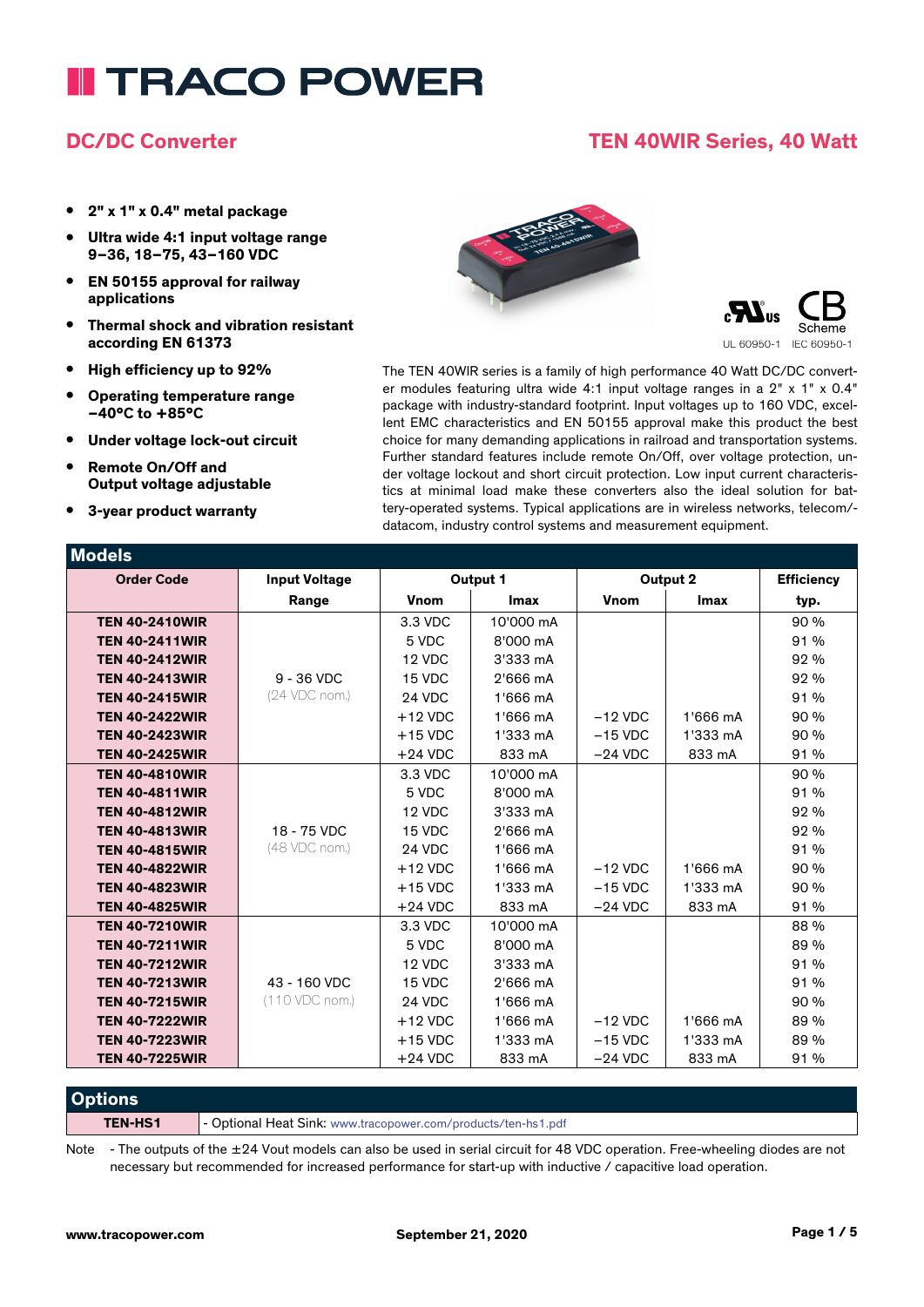### **II TRACO POWER**

| <b>Input Specifications</b>     |                                               |                                 |                                                            |
|---------------------------------|-----------------------------------------------|---------------------------------|------------------------------------------------------------|
| Input Current                   | - At no load                                  | 24 Vin models: 15 mA typ.       |                                                            |
|                                 |                                               | 48 Vin models: 10 mA typ.       |                                                            |
|                                 |                                               | 110 Vin models: 10 mA typ.      |                                                            |
| Surge Voltage                   |                                               |                                 | 24 Vin models: 50 VDC max. (1 s max.)                      |
|                                 |                                               |                                 | 48 Vin models: <b>100 VDC max.</b> (1 s max.)              |
|                                 |                                               |                                 | 110 Vin models: 170 VDC max. (1 s max.)                    |
| Under Voltage Lockout           |                                               |                                 | 24 Vin models: 7.5 VDC min. / 8 VDC typ. / 8.8 VDC max.    |
|                                 |                                               |                                 | 48 Vin models: 15 VDC min. / 16 VDC typ. / 17.5 VDC max.   |
|                                 |                                               |                                 | 110 Vin models: 37 VDC min. / 40 VDC typ. / 42 VDC max.    |
| <b>Reflected Ripple Current</b> |                                               |                                 | 24 Vin models: 20 mAp-p typ.                               |
|                                 |                                               |                                 | 48 Vin models: 20 mAp-p typ.                               |
|                                 |                                               | 110 Vin models: 20 mAp-p typ.   |                                                            |
| Recommended Input Fuse          |                                               |                                 | 24 Vin models: 8'000 mA (fast acting)                      |
|                                 |                                               |                                 | 48 Vin models: 4'000 mA (slow blow)                        |
|                                 |                                               |                                 | 110 Vin models: 3'150 mA (slow blow)                       |
|                                 |                                               |                                 | (The need of an external fuse has to be assessed           |
|                                 |                                               |                                 | in the final application.)                                 |
| Input Filter                    |                                               |                                 | Internal Pi-Type                                           |
|                                 |                                               |                                 |                                                            |
| <b>Output Specifications</b>    |                                               |                                 |                                                            |
| Output Voltage Adjustment       |                                               |                                 | $-10\%$ to $+20\%$ (15 & 24 Vout models)                   |
|                                 |                                               |                                 | ±10% (other models)                                        |
|                                 |                                               |                                 | (single output models only)                                |
|                                 |                                               |                                 | (By external trim resistor)                                |
|                                 |                                               |                                 | See application note: www.tracopower.com/overview/ten40wir |
|                                 |                                               |                                 | Output power must not exceed rated power!                  |
| Voltage Set Accuracy            |                                               |                                 | $±1\%$ max.                                                |
| Regulation                      | - Input Variation (Vmin - Vmax)               | single output models: 0.2% max. |                                                            |
|                                 |                                               | dual output models: 0.2% max.   |                                                            |
|                                 | - Load Variation (0 - 100%)                   | single output models: 0.5% max. |                                                            |
|                                 |                                               |                                 | dual output models: 1% max. (Output 1)                     |
|                                 |                                               |                                 | 1% max. (Output 2)                                         |
|                                 | - Cross Regulation<br>(25% / 100% asym. load) | dual output models: 5% max.     |                                                            |
| Ripple and Noise                | - single output                               |                                 | 3.3 Vout models: 75 mVp-p typ. (w/ 0.1 µF, 50 V X7R)       |

| Ripple and Noise   | - single output | 3.3 Vout models: <b>75 mVp-p typ.</b> (w/ 0.1 $\mu$ F, 50 V X7R)        |  |
|--------------------|-----------------|-------------------------------------------------------------------------|--|
| (20 MHz Bandwidth) |                 | 5 Vout models: 75 mVp-p typ. (w/ 0.1 µF, 50 V X7R)                      |  |
|                    |                 | 12 Vout models: <b>100 mVp-p typ.</b> (w/ 0.1 $\mu$ F, 50 V X7R)        |  |
|                    |                 | 15 Vout models: <b>100 mVp-p typ.</b> (w/ 0.1 $\mu$ F, 50 V X7R)        |  |
|                    |                 | 24 Vout models: <b>150 mVp-p typ.</b> (w/ 0.1 µF, 50 V X7R)             |  |
|                    | - dual output   | 12 / -12 Vout models: <b>100 / 100 mVp-p typ.</b> (w/ 0.1 µF, 50 V X7R) |  |
|                    |                 | 15 / -15 Vout models: <b>100 / 100 mVp-p typ.</b> (w/ 0.1 µF, 50 V X7R) |  |
|                    |                 | 24 / -24 Vout models: 150 / 150 mVp-p typ. (w/ 0.1 µF, 50 V X7R)        |  |
|                    | - single output | 3.3 Vout models: <b>100 mVp-p max.</b> (w/ 0.1 $\mu$ F, 50 V X7R)       |  |
|                    |                 | 5 Vout models: <b>100 mVp-p max.</b> (w/ 0.1 $\mu$ F, 50 V X7R)         |  |
|                    |                 | 12 Vout models: $125 \text{ mVp-p} \text{ max.}$ (w/ 0.1 µF, 50 V X7R)  |  |
|                    |                 | 15 Vout models: <b>125 mVp-p max.</b> (w/ 0.1 $\mu$ F, 50 V X7R)        |  |
|                    |                 | 24 Vout models: $200$ mVp-p max. (w/ 0.1 µF, 50 V X7R)                  |  |
|                    | - dual output   | 12 / -12 Vout models: 125 / 125 mVp-p max. (w/ 0.1 µF, 50 V X7R)        |  |
|                    |                 | 15 / -15 Vout models: <b>125 / 125 mVp-p max.</b> (w/ 0.1 µF, 50 V X7R) |  |
|                    |                 | 24 / -24 Vout models: 200 / 200 mVp-p max. (w/ 0.1 µF, 50 V X7R)        |  |

All specifications valid at nominal voltage, full load and +25°C after warm-up time unless otherwise stated.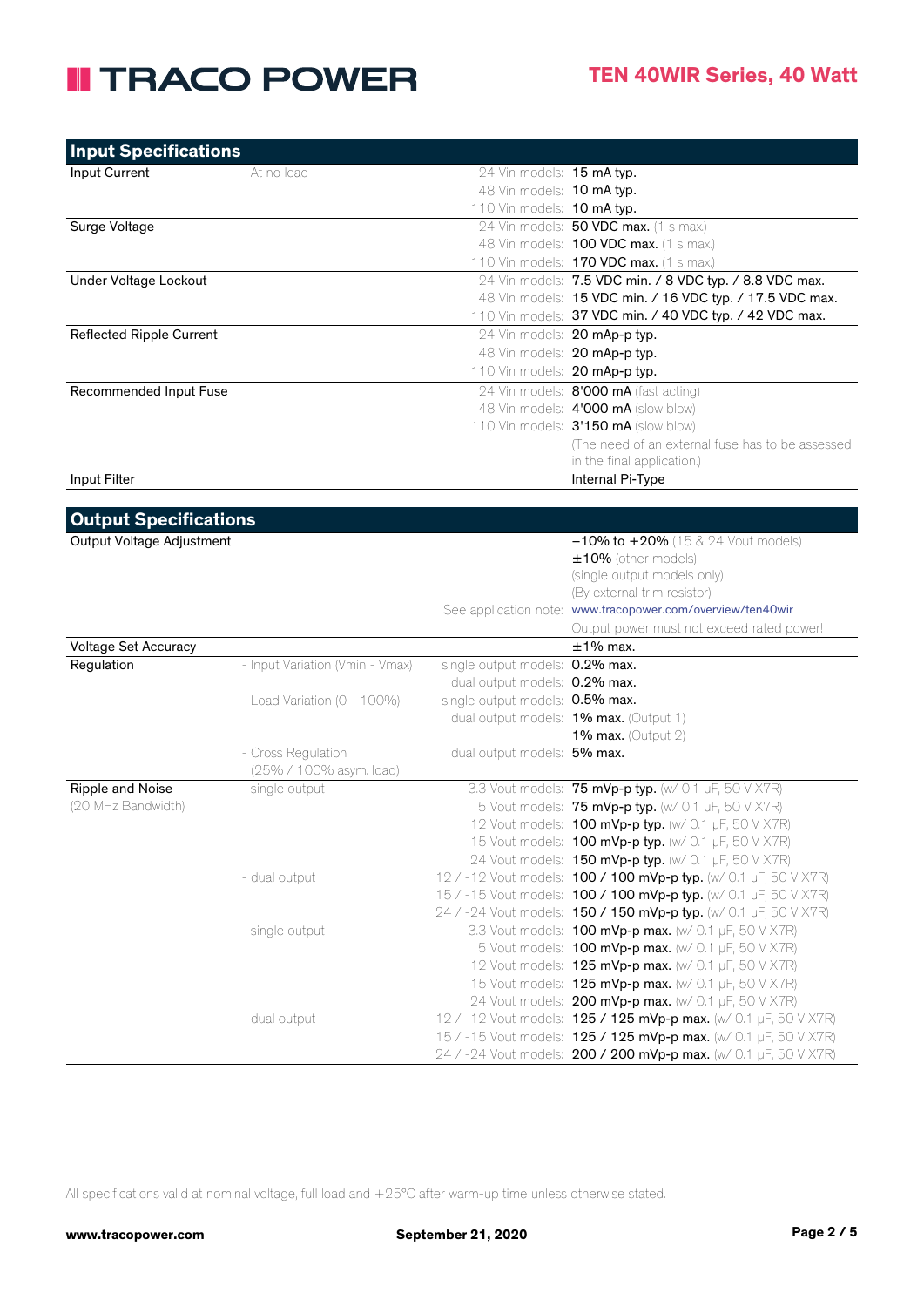### **II TRACO POWER**

| Capacitive Load                  | - single output             |                                         | 3.3 Vout models: 26'600 µF max.                            |
|----------------------------------|-----------------------------|-----------------------------------------|------------------------------------------------------------|
|                                  |                             |                                         | 5 Vout models: 20'000 µF max.                              |
|                                  |                             | 12 Vout models: 3'900 µF max.           |                                                            |
|                                  |                             | 15 Vout models: 2'600 µF max.           |                                                            |
|                                  |                             | 24 Vout models: 1'300 µF max.           |                                                            |
|                                  | - dual output               |                                         | 12 / -12 Vout models: 2'600 / 2'600 µF max.                |
|                                  |                             |                                         | 15 / -15 Vout models: 1'600 / 1'600 µF max.                |
|                                  |                             | 24 / -24 Vout models: 650 / 650 µF max. |                                                            |
| Minimum Load                     |                             |                                         | Not required                                               |
| <b>Temperature Coefficient</b>   |                             |                                         | ±0.02 %/K max.                                             |
| Start-up Time                    |                             |                                         | 60 ms typ.                                                 |
| <b>Short Circuit Protection</b>  |                             |                                         | Continuous, Automatic recovery                             |
| <b>Overload Protection</b>       |                             |                                         | Indefinite Mode                                            |
| <b>Output Current Limitation</b> |                             |                                         | 125 - 210% of lout max.                                    |
|                                  |                             |                                         | 150% typ. of lout max.                                     |
| Overvoltage Protection           |                             |                                         | 125% typ. of Vout nom.                                     |
|                                  |                             |                                         | (By Zener diode)                                           |
| <b>Transient Response</b>        | - Response Deviation        |                                         | 10% max. (25% Load Step)                                   |
|                                  | - Response Time             |                                         | 250 $\mu$ s typ. (25% Load Step)                           |
|                                  |                             |                                         |                                                            |
|                                  |                             |                                         |                                                            |
| <b>Safety Specifications</b>     |                             |                                         |                                                            |
| <b>Safety Standards</b>          | - IT / Multimedia Equipment |                                         | EN 60950-1                                                 |
|                                  |                             |                                         | IEC 60950-1                                                |
|                                  |                             |                                         | UL 60950-1                                                 |
|                                  | - Railway Applications      |                                         | EN 50155                                                   |
|                                  | - Certification Documents   |                                         | www.tracopower.com/overview/ten40wir                       |
| <b>Pollution Degree</b>          |                             |                                         | PD <sub>2</sub>                                            |
|                                  |                             |                                         |                                                            |
| <b>EMC Specifications</b>        |                             |                                         |                                                            |
| <b>EMI Emissions</b>             |                             |                                         | EN 50121-3-2 (EMC for Rolling Stock)                       |
|                                  | - Conducted Emissions       |                                         | EN 55032 class A (with external filter)                    |
|                                  |                             |                                         | EN 55032 class B (with external filter)                    |
|                                  | - Radiated Emissions        |                                         | EN 55032 class A (with external filter)                    |
|                                  |                             |                                         | EN 55032 class B (with external filter)                    |
|                                  |                             | External filter proposal:               | www.tracopower.com/overview/ten40wir                       |
| <b>EMS Immunity</b>              |                             |                                         | EN 50155 (Railway Applications)                            |
|                                  |                             |                                         | EN 50121-3-2 (EMC for Rolling Stock)                       |
|                                  | - Electrostatic Discharge   |                                         | Air: EN 61000-4-2, ±8 kV, perf. criteria A                 |
|                                  |                             |                                         | Contact: EN 61000-4-2, ±6 kV, perf. criteria A             |
|                                  | - RF Electromagnetic Field  |                                         | EN 61000-4-3, 20 V/m, perf. criteria A                     |
|                                  | - EFT (Burst) / Surge       |                                         | EN 61000-4-4, ±2 kV, perf. criteria A                      |
|                                  |                             |                                         | EN 61000-4-5, ±2 kV, perf. criteria A                      |
|                                  |                             |                                         | Ext. input component: 220 µF, 100 V, KY// SMDJ58A (24 Vin) |
|                                  |                             |                                         | 220 µF, 100 V, KY // SMDJ120A (48 Vin)                     |
|                                  |                             |                                         | 2x 150 µF, 200 V, KXJ // 2x SMDJ90A (110                   |
|                                  |                             |                                         | Vin)                                                       |
|                                  | - Conducted RF Disturbances |                                         | EN 61000-4-6, 10 Vrms, perf. criteria A                    |
|                                  | - PF Magnetic Field         |                                         | Continuous: EN 61000-4-8, 100 A/m, perf. criteria A        |
|                                  |                             |                                         | 1 s: EN 61000-4-8, 1000 A/m, perf. criteria A              |
|                                  |                             |                                         |                                                            |
| <b>General Specifications</b>    |                             |                                         |                                                            |
|                                  |                             |                                         |                                                            |

| <b>Solicial opecifications</b> |                         |                                                     |
|--------------------------------|-------------------------|-----------------------------------------------------|
| <b>Relative Humidity</b>       |                         | <b>95% max.</b> (non condensing)                    |
| Temperature Ranges             | - Operating Temperature | $-40^{\circ}$ C to $+85^{\circ}$ C                  |
|                                |                         | $-40^{\circ}$ C to $+90^{\circ}$ C (with Heat Sink) |
|                                | - Case Temperature      | $+105^{\circ}$ C max.                               |
|                                | - Storage Temperature   | $-55^{\circ}$ C to $+125^{\circ}$ C                 |
|                                |                         |                                                     |

All specifications valid at nominal voltage, full load and +25°C after warm-up time unless otherwise stated.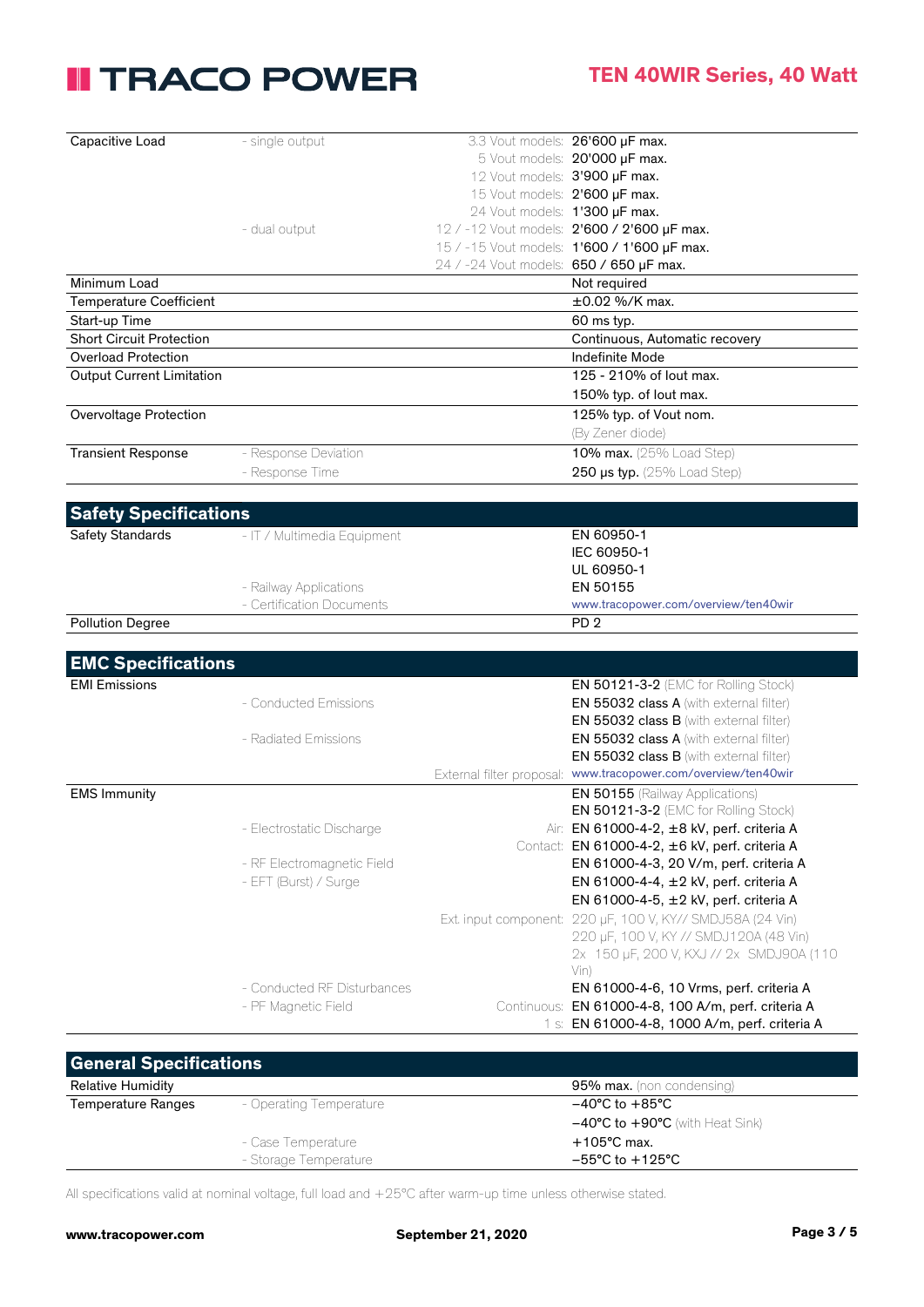## **II TRACO POWER**

| Power Derating                   | - High Temperature              | $2.5\%$ /K above 60 $\degree$ C                 |
|----------------------------------|---------------------------------|-------------------------------------------------|
|                                  |                                 | 2.8 %/K above 65°C (with Heat Sink)             |
| <b>Cooling System</b>            |                                 | Natural convection (20 LFM)                     |
| <b>Remote Control</b>            | - Voltage Controlled Remote     | On: 3.5 to 12 VDC or open circuit               |
|                                  |                                 | Off: 0 to 1.2 VDC or short circuit              |
|                                  |                                 | Refers to 'Remote' and '-Vin' Pin               |
|                                  | - Off Idle Input Current        | 3 mA max.                                       |
|                                  | - Remote Pin Input Current      | $-0.5$ to $0.5$ mA                              |
| <b>Altitude During Operation</b> |                                 | 2'000 m max.                                    |
| <b>Switching Frequency</b>       |                                 | 225 - 275 kHz (PWM)                             |
|                                  |                                 | 250 kHz typ. (PWM)                              |
| <b>Insulation System</b>         |                                 | <b>Functional Insulation</b>                    |
| <b>Isolation Test Voltage</b>    | - Input to Output, 60 s         | 3'000 VDC (110 Vin models)                      |
|                                  |                                 | 1600 VDC (other models)                         |
| <b>Isolation Resistance</b>      | - Input to Output, 500 VDC      | 1'000 MΩ min.                                   |
| <b>Isolation Capacitance</b>     | - Input to Output, 100 kHz, 1 V | 1'500 pF max.                                   |
| Reliability                      | - Calculated MTBF               | 900'000 h (MIL-HDBK-217F, ground benign)        |
| Environment                      | - Vibration                     | MIL-STD-810F                                    |
|                                  |                                 | EN 61373                                        |
|                                  | - Mechanical Shock              | MIL-STD-810F                                    |
|                                  |                                 | EN 61373                                        |
|                                  | - Thermal Shock                 | MIL-STD-810F                                    |
|                                  |                                 | EN 50155                                        |
| <b>Housing Material</b>          |                                 | Copper                                          |
| <b>Base Material</b>             |                                 | Non-conductive FR4 (UL94 V-0 rated)             |
| <b>Potting Material</b>          |                                 | Silicone (UL 94 V-0 rated)                      |
| <b>Pin Material</b>              |                                 | Copper                                          |
| <b>Pin Foundation Plating</b>    |                                 | Nickel ( $2 - 3 \mu m$ )                        |
| Pin Surface Plating              |                                 | Tin $(3 - 5 \mu m)$ , matte                     |
| <b>Soldering Profile</b>         |                                 | <b>Wave Soldering</b>                           |
|                                  |                                 | 265°C / 10 s max.                               |
| <b>Connection Type</b>           |                                 | <b>THD</b> (Through-Hole Device)                |
| Weight                           |                                 | 32 <sub>g</sub>                                 |
| Thermal Impedance                |                                 | 10.8 K/W                                        |
|                                  |                                 | 10.3 K/W (with Heat Sink)                       |
| Environmental Compliance - Reach |                                 | www.tracopower.com/info/reach-declaration.pdf   |
|                                  | $-RoHS$                         | www.tracopower.com/info/rohs-declaration.pdf    |
|                                  | - Flammability (EN 45545-2)     | www.tracopower.com/info/en45545-declaration.pdf |

| <b>Supporting Documents</b>                     |                                      |
|-------------------------------------------------|--------------------------------------|
| <b>Overview Link</b> (for additional Documents) | www.tracopower.com/overview/ten40wir |

All specifications valid at nominal voltage, full load and +25°C after warm-up time unless otherwise stated.